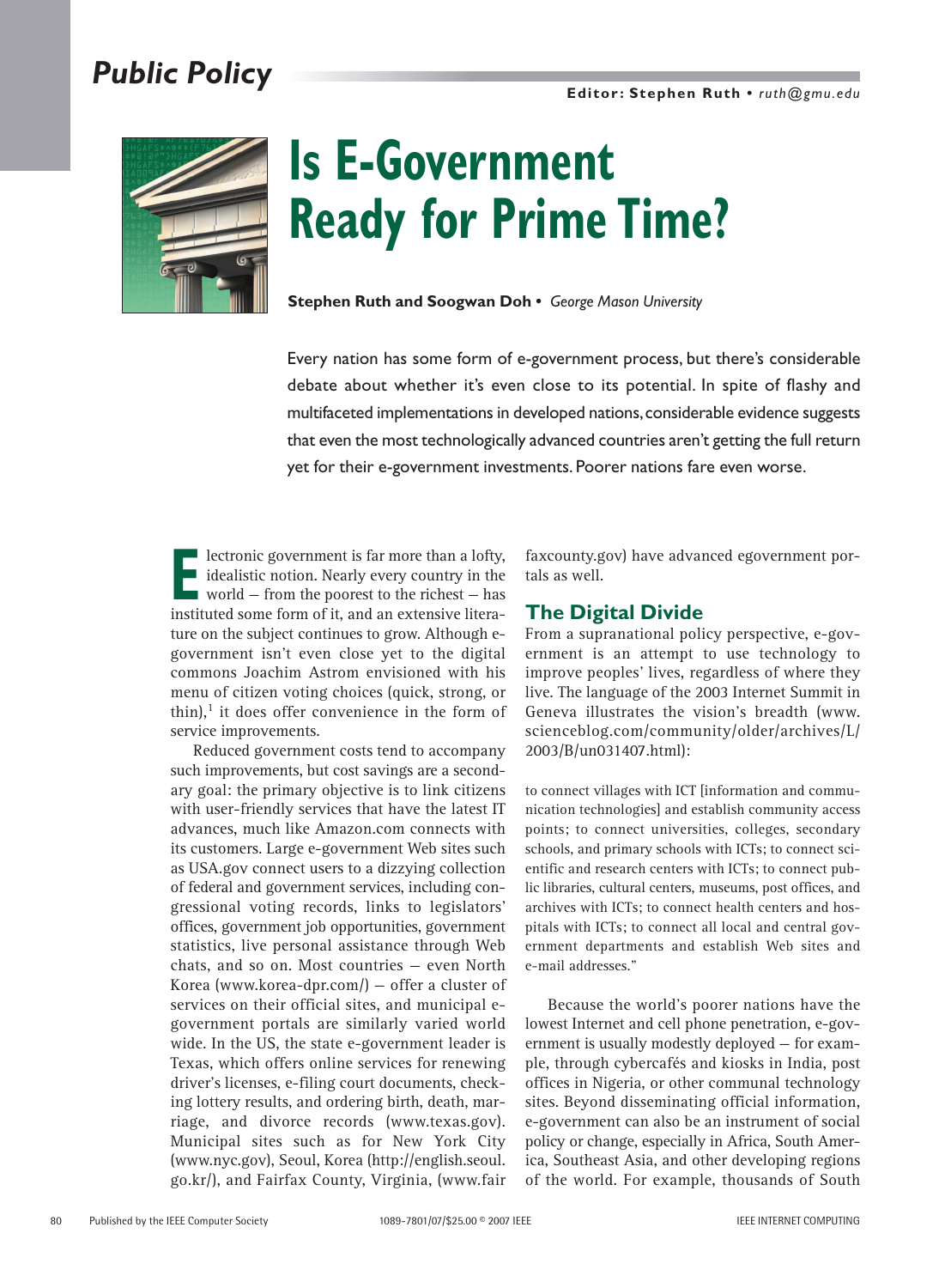## **Touring E-Government Web Sites**

If you want to explore e-government in<br>more depth, the following Web sites are f you want to explore e-government in a good start:

- Possibly the world's best known e-government site, the US government's official Web Portal (www.firstgov.gov) offers links to a vast array of government services and to examples of nearly every e-government service.
- The World Bank's e-government Web site,although not updated as often as an e-government site should be, has some

useful tutorials that give a casual user some good international examples (http:// www1.worldbank.org/publicsector/egov).

- The European Union Information Society's thematic portal (http://ec.europa. eu/) is for the EU what www.firstgov. gov is for the US.It has a variety of services and links and offers links and services in 22 languages.
- How is North Korea doing in e-government? The answer (#19 in the world in one study) is available in these rankings developed at Brown University (www.

insidepolitics.org/egovt06int.pdf). Japan's Waseda University also offers rankings that serve as a good counterpoint to Brown's (www.obi.giti.waseda.ac.jp/e gov/3nd\_rankings\_en.pdf).

• The *Electronic Journal of e-Government* (www.ejeg.com) publishes essays and articles about the study, implementation,and management of e-government processes.The December 2006 issue featured, among other items, an article about a recent e-voting experiment in Switzerland.

African voting kiosks used tribal symbols to help voters who couldn't read, thus facilitating Nelson Mandela's historic election.

#### **An E-Government Model**

The UN believes e-government can be a positive instrument of national policy through a three-step process: inclusion, access, and connectivity. As greater numbers of the rural poor are permitted to participate in the government (inclusiveness), more will be able to tap available government services through ICT (access) and eventually use IT services to get crucial current information about weather, regional market conditions, and so on (connectivity). The full report appears at http:// unpan1.un.org/intradoc/groups/public/ documents/un/unpan021888.pdf.

Countless case studies demonstrate this inclusion/access/connectivity connection, from Sao Paulo's implementation of Poupatempo (or TimeSaver; www.tabblo.com/studio/stories/view/99 858/), a one-stop shop for government service centers, to farmers' land-ownership records in Karnatake, India, delivered to users through so-called *bhoomi* or kiosks located throughout the subcontinent (www.apdip.net/resources/ governance/egovernance-egovernment/ APDIP-eGovPaper-Subhash.pdf).

In China, the Guangdong Province's Information Service on Towns and Townships Web site provides information-distribution platforms for farmers in 82 localities (www.apdip. net/projects/e-government/capblg/case studies/China-Yang.pdf). Visitors not only access the Web site for supply and demand information about agricultural products but also to gain abundant production information and scientific knowledge about planting crops.

#### **E-Government Implementations**

Several rating schemes assist researchers in evaluating national and municipal capacities to leverage e-government. The most comprehensive indices come from the UN (http://unpan1.un.org/intradoc/groups/ public/documents/un/unpan021888. pdf), Brown University in the US (www.insidepolitics.org/egovt06int.pdf), and Waseda University in Japan (www. obi.giti.waseda.ac.jp/e\_gov/3nd\_rankings \_en.pdf). The rankings evaluate various representative features, including

- ease of navigation,
- availability of online publications and databases,
- audio and video clips,
- non-native languages or foreign language translation,
- commercial advertising,
- premium fees,
- user payments,
- disability access,
- privacy and security features,
- presence of online services,
- digital signatures,
- credit-card payments,
- automatic email updates, and
- Web site personalization.

The UK, Singapore, the US, Canada, and South Korea have the highest rankings in the most recent evaluations. Texas, New Jersey, Oregon, Michigan, and Utah lead the US states, and the Department of Agriculture, Department of Housing and Urban Development, Department of Treasury, and Social Security Administration lead US federal agencies in e-government (www.insidepolitics.org/egovt06 us.pdf).

#### **Problems with E-Government**

The Freedom House (www.freedom house.org) ranks countries' relative standings in accordance with their adherence to democratic principles and the press's ability to report freely. Of 192 countries, only 68 have a rating of "free" in both press and government (www.freedomhouse.org/uploads/fiw/F IWAllScores.xls). The leaders in e-government proliferation are the nations in which the freedom ratings for press and government are high, and they include most of the developed countries (www.freedomhouse.org/uploads/ fop/historical/DDSGlobal.xls).